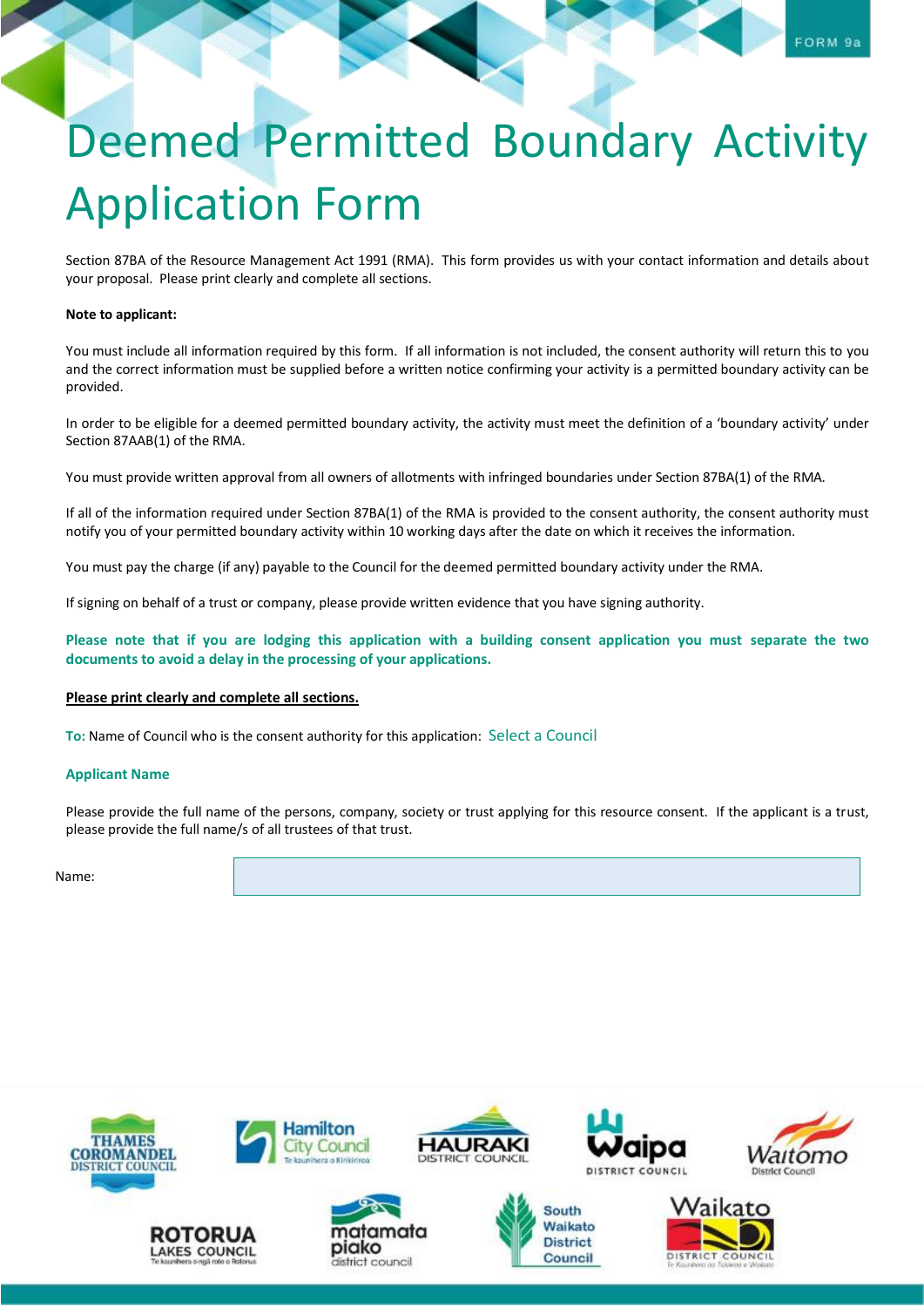## V2 | 01/04/20

# **Applicant Contact Details**

| Postal Address: |         |  |
|-----------------|---------|--|
|                 |         |  |
| Post code:      | Email:  |  |
|                 |         |  |
| Phone:          | Mobile: |  |

## **Agent Contact Details**

If you have an agent or other person acting on your behalf, please complete the details below.

| Agent:          |         |  |
|-----------------|---------|--|
| Contact:        |         |  |
| Postal Address: |         |  |
| Post code:      | Email:  |  |
| Phone:          | Mobile: |  |

## **Location of Proposal**

Please complete with as much detail as you can, so the site for your proposal is clearly identifiable. Include details such as unit number, street name and town.

Property address:

Legal description:

**Description of Proposal**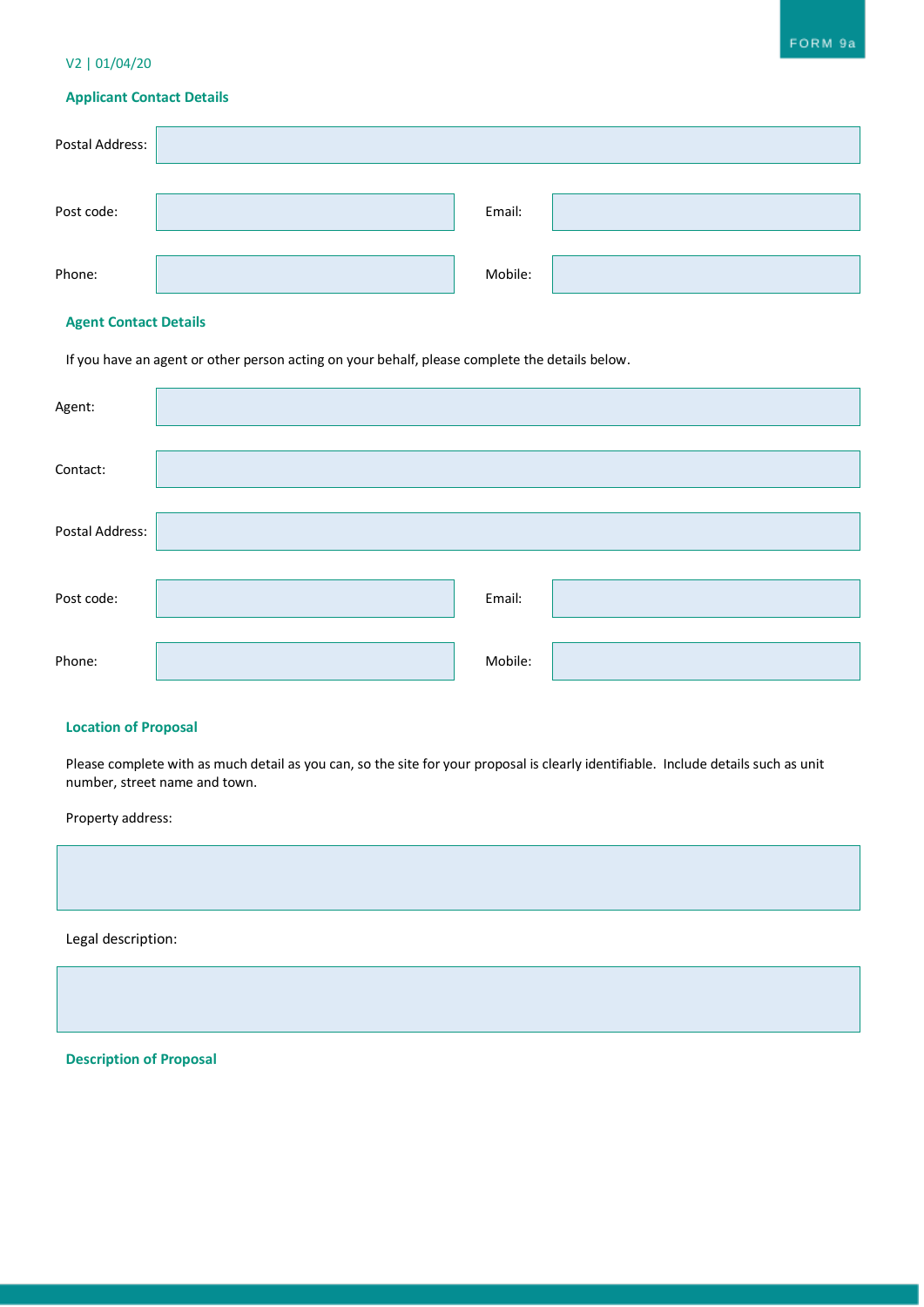Please provide a brief description of your boundary activity and address the district plan rules relevant to your proposal. This includes but is not limited to bulk and location rules. If the space provided is insufficient, please attach additional pages.

#### **Site plan**

Attach plans (drawn to scale) of the site at which the activity is to occur, showing the height, shape, and location of the site of the proposed boundary activity.

## **Other owners**

The full name and address of each owner (other than the applicant) of the site that the proposed activity relates to are as follows: (list full names and addresses):

## **Building Consent**

Is this application for a deemed permitted boundary activity being lodged at the same time as a building consent?

- ☐ Yes
- ☐ No

Please enter the reference number of the building consent *(if known)*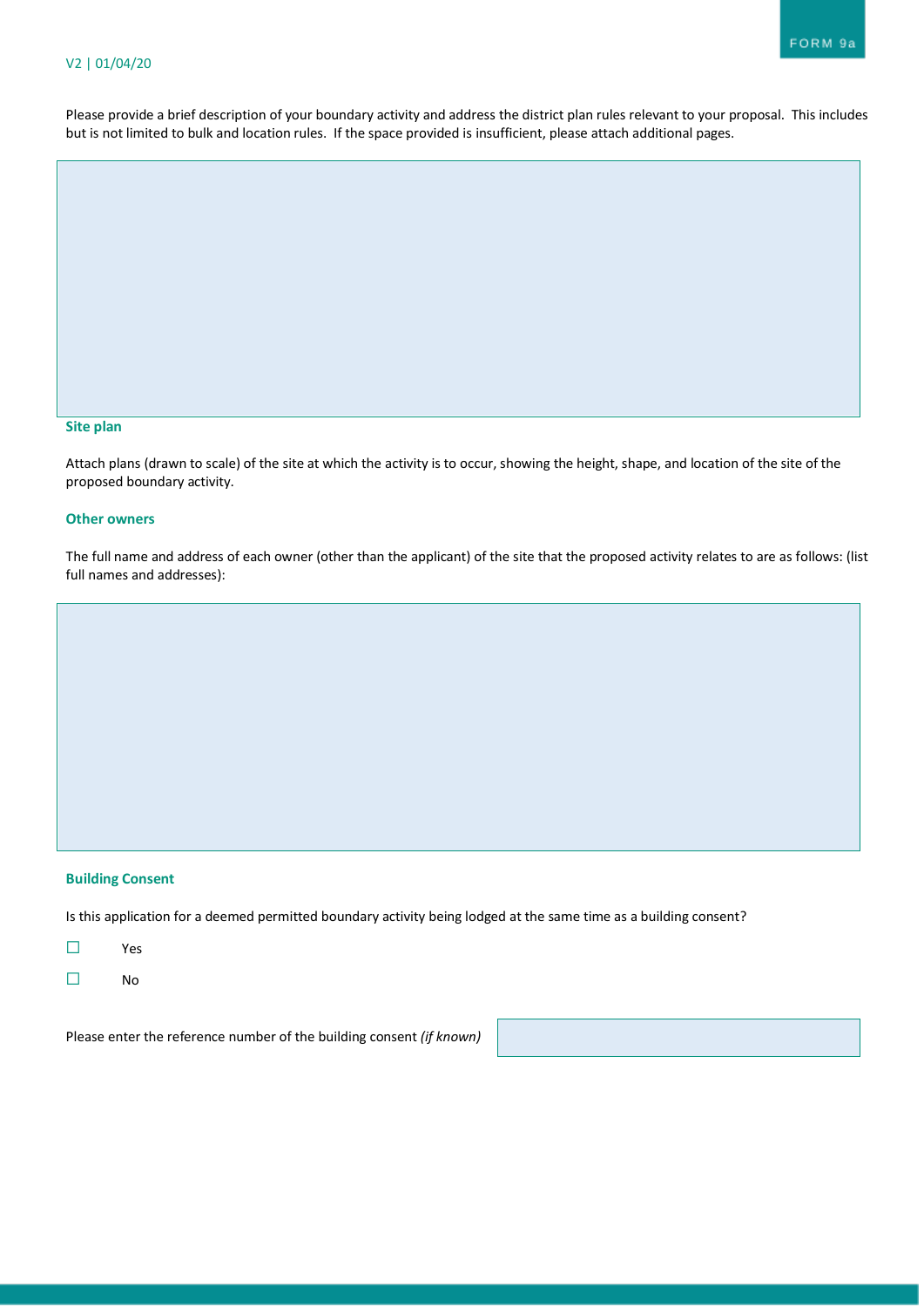## **Site Visit Requirements**

☐ As owner and with the consent of any occupiers or lessee, I am aware that Council staff or authorised consultants may visit the site which is the subject of this application, for the purposes of assessing this application, and agree to a site visit.

OR

☐ If the applicant is not the owner, I understand that Council staff or authorised consultants may visit the site, which is the subject of this application, for the purposes of assessing this application, and agree to a site visit.

| Is there a locked gate or security system restricting access by Council staff? | $\Box$ Yes | $\Box$ No |
|--------------------------------------------------------------------------------|------------|-----------|
| Are there any dogs on the property?                                            | l l Yes    | $\Box$ No |
| Are there any hazards that may place a visitor at risk?                        | Yes        | No        |

Provide details of any entry restrictions that Council staff should be aware of e.g. health and safety, organic farm etc.

## **Infringed boundaries**

The full name and address of each owner of an allotment with an infringed boundary to which the proposed activity relates are as follows *(list full names and addresses)*: